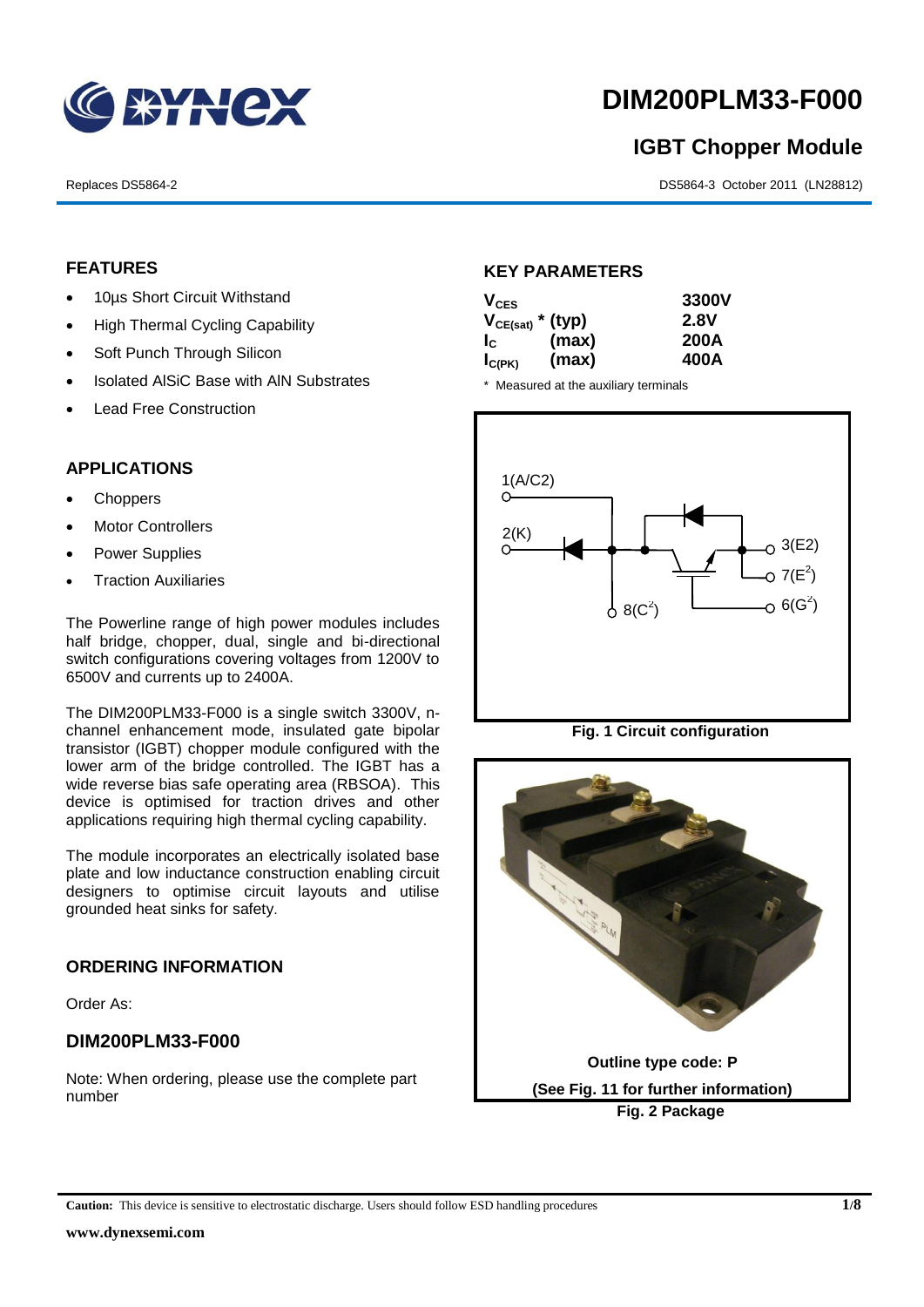# **ABSOLUTE MAXIMUM RATINGS**

Stresses above those listed under 'Absolute Maximum Ratings' may cause permanent damage to the device. In extreme conditions, as with all semiconductors, this may include potentially hazardous rupture of the package. Appropriate safety precautions should always be followed. Exposure to Absolute Maximum Ratings may affect device reliability.

## **Tcase = 25°C unless stated otherwise**

| Symbol           | <b>Test Conditions</b><br><b>Parameter</b>                                  |                                                          | Max. | <b>Units</b> |
|------------------|-----------------------------------------------------------------------------|----------------------------------------------------------|------|--------------|
| $V_{CES}$        | Collector-emitter voltage                                                   | $V_{GE} = 0V$<br>3300                                    |      | V            |
| $V_{GES}$        | Gate-emitter voltage                                                        |                                                          | ±20  | $\vee$       |
| $I_{\rm C}$      | Continuous collector current                                                | $T_{\text{case}} = 90^{\circ}$ C                         | 200  | A            |
| $I_{C(PK)}$      | Peak collector current                                                      | 1ms, $T_{\text{case}} = 115^{\circ}$ C                   | 400  | A            |
| $P_{\text{max}}$ | Max. transistor power dissipation                                           | $T_{\text{case}} = 25^{\circ}C$ , $T_i = 150^{\circ}C$   | 2.6  | kW           |
| $l^2t$           | Diode $I^2$ t value – IGBT Arm                                              |                                                          |      | $kA^2s$      |
|                  | $V_R = 0$ , $t_p = 10$ ms, $T_i = 125$ °C<br>Diode $I^2t$ value – Diode Arm |                                                          | 20   | $kA^2s$      |
| $V_{\sf isol}$   | Isolation voltage - per module                                              | Commoned terminals to base plate.<br>AC RMS, 1 min, 50Hz | 6000 | V            |
| $Q_{PD}$         | Partial discharge - per module                                              | IEC1287, $V_1 = 3500V$ , $V_2 = 2600V$ , 50Hz RMS        | 10   | рC           |

# **THERMAL AND MECHANICAL RATINGS**

| Internal insulation material:     | AIN              |
|-----------------------------------|------------------|
| Baseplate material:               | <b>AISiC</b>     |
| Creepage distance:                | 33mm             |
| Clearance:                        | 20 <sub>mm</sub> |
| CTI (Comparative Tracking Index): | $\geq$ 350       |

| Symbol                       | <b>Parameter</b>                                      | <b>Test Conditions</b>                        | Min   | Typ.                     | Max | <b>Units</b>    |
|------------------------------|-------------------------------------------------------|-----------------------------------------------|-------|--------------------------|-----|-----------------|
| $R_{th(i-c)}$                | Thermal resistance – transistor                       | Continuous dissipation -<br>junction to case  |       | $\blacksquare$           | 48  | °C/kW           |
|                              | Thermal resistance - diode<br>(IGBT Arm)              | Continuous dissipation -                      |       | $\overline{\phantom{a}}$ | 96  | °C/kW           |
| $R_{th(j-c)}$                | Thermal resistance - diode<br>(Diode Arm)             | junction to case                              |       | $\blacksquare$           | 96  | °C/kW           |
| $R_{th(c-h)}$                | Thermal resistance -<br>case to heatsink (per module) | Mounting torque 5Nm<br>(with mounting grease) |       | $\overline{\phantom{a}}$ | 16  | °C/kW           |
| T <sub>i</sub>               |                                                       | Transistor                                    |       | $\overline{\phantom{a}}$ | 150 | °C              |
|                              | Junction temperature                                  | Diode                                         |       | $\overline{\phantom{a}}$ | 125 | °C              |
| ${\mathsf T}_{\textsf{stg}}$ | Storage temperature range                             | $\overline{\phantom{a}}$                      | $-40$ | ٠                        | 125 | $\rm ^{\circ}C$ |
|                              |                                                       | Mounting - M6                                 |       |                          | 5   | <b>Nm</b>       |
| Screw torque                 |                                                       | Electrical connections - M5                   |       |                          | 4   | N <sub>m</sub>  |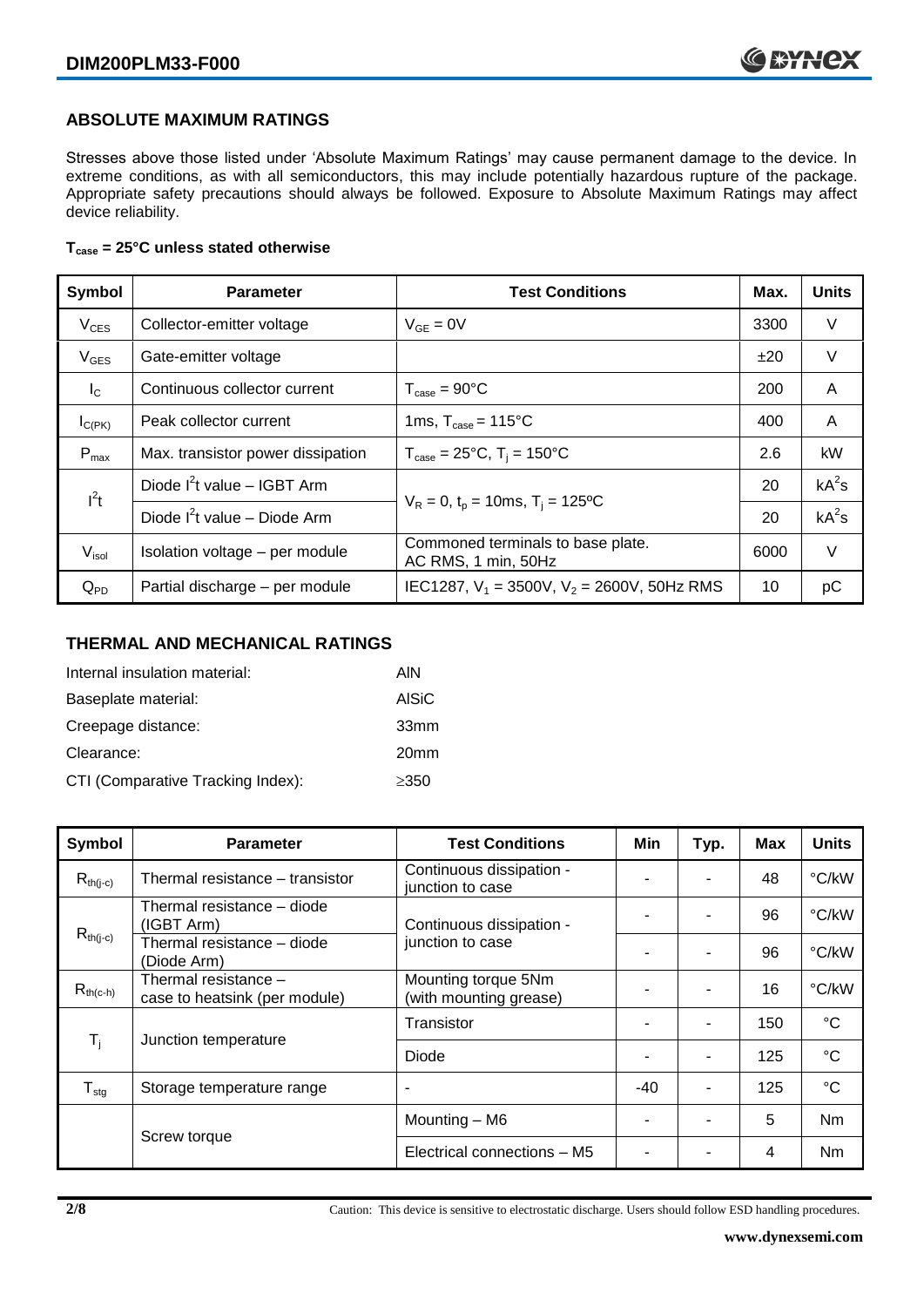# **ELECTRICAL CHARACTERISTICS**

# **Tcase = 25°C unless stated otherwise.**

| <b>Symbol</b>      | <b>Parameter</b>                                  | <b>Test Conditions</b>                                                                                                                          |     | <b>Typ</b> | <b>Max</b>   | <b>Units</b> |
|--------------------|---------------------------------------------------|-------------------------------------------------------------------------------------------------------------------------------------------------|-----|------------|--------------|--------------|
|                    |                                                   | $V_{GE} = 0V$ , $V_{CE} = V_{CES}$                                                                                                              |     |            | 1            | mA           |
| $I_{\text{CES}}$   | Collector cut-off current                         | $V_{GE} = 0V$ , $V_{CE} = V_{CES}$ , $T_{case} = 125^{\circ}C$                                                                                  |     |            | 15           | mA           |
| $I_{\text{GES}}$   | Gate leakage current                              | $V_{GF} = \pm 20V$ , $V_{CF} = 0V$                                                                                                              |     |            | $\mathbf{1}$ | μA           |
| $V_{GE(TH)}$       | Gate threshold voltage                            | $I_C = 40mA$ , $V_{GE} = V_{CE}$                                                                                                                | 5.5 | 6.5        | 7.0          | $\vee$       |
|                    | Collector-emitter                                 | $V_{GE}$ = 15V, $I_C$ = 200A                                                                                                                    |     | 2.8        |              | $\vee$       |
| $V_{CE(sat)}$      | saturation voltage                                | $V_{GE}$ = 15V, I <sub>C</sub> = 200A, T <sub>i</sub> = 125°C                                                                                   |     | 3.6        |              | V            |
| $I_F$              | Diode forward current                             | DC                                                                                                                                              |     | 200        |              | A            |
| $I_{FM}$           | Diode maximum forward<br>current                  | $t_p = 1$ ms                                                                                                                                    |     | 400        |              | A            |
|                    | Diode forward voltage <sup>t</sup><br>(IGBT arm)  | $I_F = 200A$                                                                                                                                    |     | 2.9        |              | V            |
|                    | Diode forward voltage <sup>#</sup><br>(Diode arm) |                                                                                                                                                 |     | 3.0        |              | V            |
| $V_F$              | Diode forward voltage <sup>†</sup><br>(IGBT arm)  | $I_F = 200A$ , $T_i = 125^{\circ}C$                                                                                                             |     | 3.0        |              | V            |
|                    | Diode forward voltage <sup>#</sup><br>(Diode arm) |                                                                                                                                                 |     | 3.1        |              | $\vee$       |
| $C_{\mathsf{ies}}$ | Input capacitance                                 | $V_{CE} = 25V$ , $V_{GE} = 0V$ , $f = 1MHz$                                                                                                     |     | 36         |              | nF           |
| $Q_q$              | Gate charge                                       | ±15V                                                                                                                                            |     | 5          |              | μC           |
| $C_{res}$          | Reverse transfer capacitance                      | $V_{CE} = 25V$ , $V_{GE} = 0V$ , f = 1MHz                                                                                                       |     | 0.45       |              | nF           |
| $L_M$              | Module inductance                                 |                                                                                                                                                 |     | 40         |              | nH           |
| $R_{INT}$          | Internal transistor resistance                    |                                                                                                                                                 |     | 500        |              | $\mu\Omega$  |
| SC <sub>Data</sub> | Short circuit current, I <sub>SC</sub>            | $T_i = 125$ °C, $V_{CC} = 1000V$<br>$t_p \le 10 \mu s$ , $V_{GE} \le 15V$<br>$V_{CE \text{ (max)}} = V_{CES} - L^* \times dl/dt$<br>IEC 60747-9 |     | 930        |              | A            |

#### **Note:**

 $\dagger$  Measured at the auxiliary terminals

 $<sup>‡</sup>$  Measured at the power busbars</sup>

 $*$  L is the circuit inductance  $+$  L<sub>M</sub>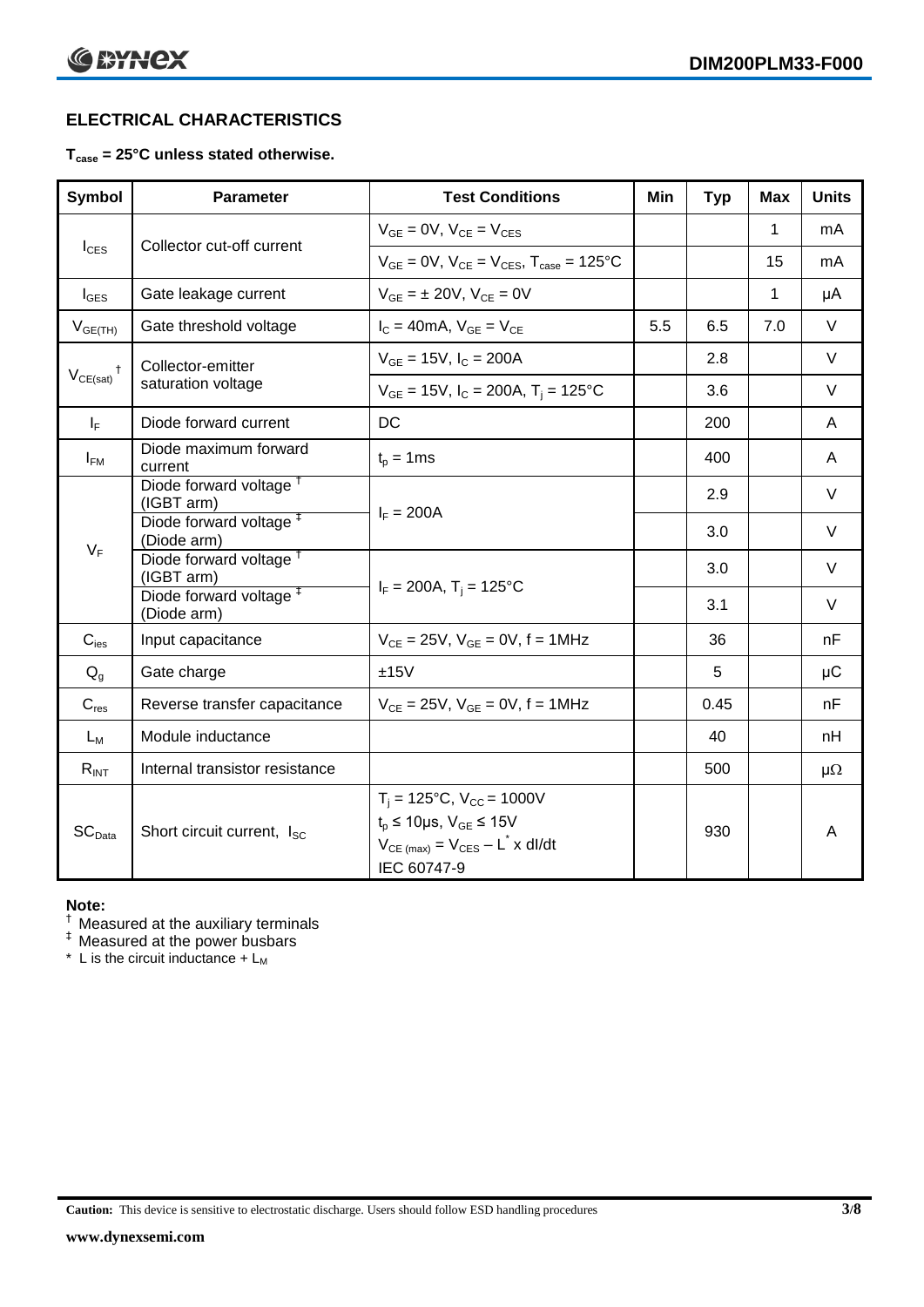# **ELECTRICAL CHARACTERISTICS**

**Tcase = 25°C unless stated otherwise**

| <b>Symbol</b>    | <b>Parameter</b>               | <b>Test Conditions</b>                                      |                                                        | Min | Typ. | <b>Max</b> | <b>Units</b> |
|------------------|--------------------------------|-------------------------------------------------------------|--------------------------------------------------------|-----|------|------------|--------------|
| $\rm t_{d(off)}$ | Turn-off delay time            |                                                             |                                                        |     | 1.95 |            | μs           |
| $t_{\rm f}$      | Fall time                      | $I_c = 200A$<br>$V_{GE} = \pm 15V$                          | $R_{G(ON)} = 16.5\Omega$<br>$R_{G(OFF)} = 16.5\Omega$  |     | 170  |            | ns           |
| $E_{OFF}$        | Turn-off energy loss           |                                                             |                                                        |     | 220  |            | mJ           |
| $t_{d(on)}$      | Turn-on delay time             | $V_{CE} = 1800V$<br>$C_{qe} = 56nF$                         |                                                        |     | 1180 |            | ns           |
| $t_{r}$          | Rise time                      | $L_S \sim 100nH$                                            |                                                        |     | 225  |            | ns           |
| $E_{ON}$         | Turn-on energy loss            |                                                             | $R_{G(ON)} = 7.5\Omega$ ,<br>$R_{G(OFF)} = 16.5\Omega$ |     | 290  |            | mJ           |
| $Q_{rr}$         | Diode reverse recovery charge  | $I_F = 200A$<br>$V_{CE} = 1800V$<br>$dl_F/dt = 1600A/\mu s$ |                                                        |     | 80   |            | $\mu$ C      |
| $I_{rr}$         | Diode reverse recovery current |                                                             |                                                        |     | 144  |            | A            |
| $E_{rec}$        | Diode reverse recovery energy  |                                                             |                                                        |     | 75   |            | mJ           |

# **Tcase = 125°C unless stated otherwise**

| Symbol              | <b>Parameter</b>               |                                     | <b>Test Conditions</b>                                 | Min | Typ. | <b>Max</b> | <b>Units</b> |
|---------------------|--------------------------------|-------------------------------------|--------------------------------------------------------|-----|------|------------|--------------|
| $t_{d(\text{off})}$ | Turn-off delay time            |                                     |                                                        |     | 2.2  |            | μs           |
| $t_{\rm f}$         | Fall time                      | $I_c = 200A$<br>$V_{GF} = \pm 15V$  | $R_{G(ON)} = 16.5\Omega$<br>$R_{G(OFF)} = 16.5\Omega$  |     | 190  |            | ns           |
| $E_{OFF}$           | Turn-off energy loss           |                                     |                                                        |     | 265  |            | mJ           |
| $t_{d(on)}$         | Turn-on delay time             | $V_{CE} = 1800V$<br>$C_{qe} = 56nF$ |                                                        |     | 1150 |            | ns           |
| $t_{r}$             | Rise time                      | $L_s \sim 100$ nH                   |                                                        |     | 280  |            | ns           |
| $E_{ON}$            | Turn-on energy loss            |                                     | $R_{G(ON)} = 7.5\Omega$ ,<br>$R_{G(OFF)} = 16.5\Omega$ |     | 390  |            | mJ           |
| $Q_{rr}$            | Diode reverse recovery charge  | $I_F = 200A$                        |                                                        |     | 125  |            | $\mu$ C      |
| $I_{rr}$            | Diode reverse recovery current | $V_{CE} = 1800V$                    |                                                        |     | 155  |            | A            |
| $E_{rec}$           | Diode reverse recovery energy  | $dl_F/dt = 1600A/\mu s$             |                                                        |     | 130  |            | mJ           |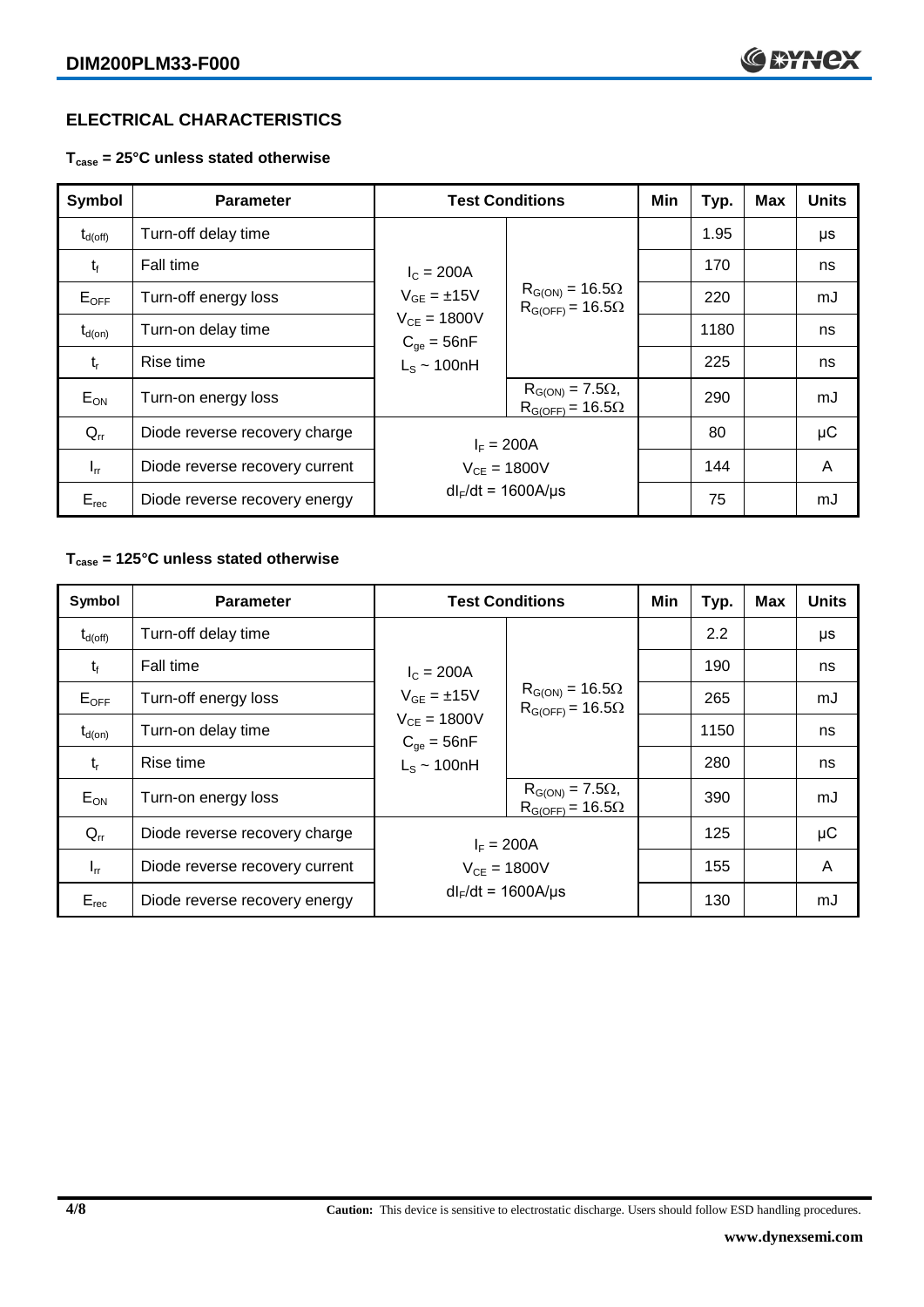

**Caution:** This device is sensitive to electrostatic discharge. Users should follow ESD handling procedures **5/8**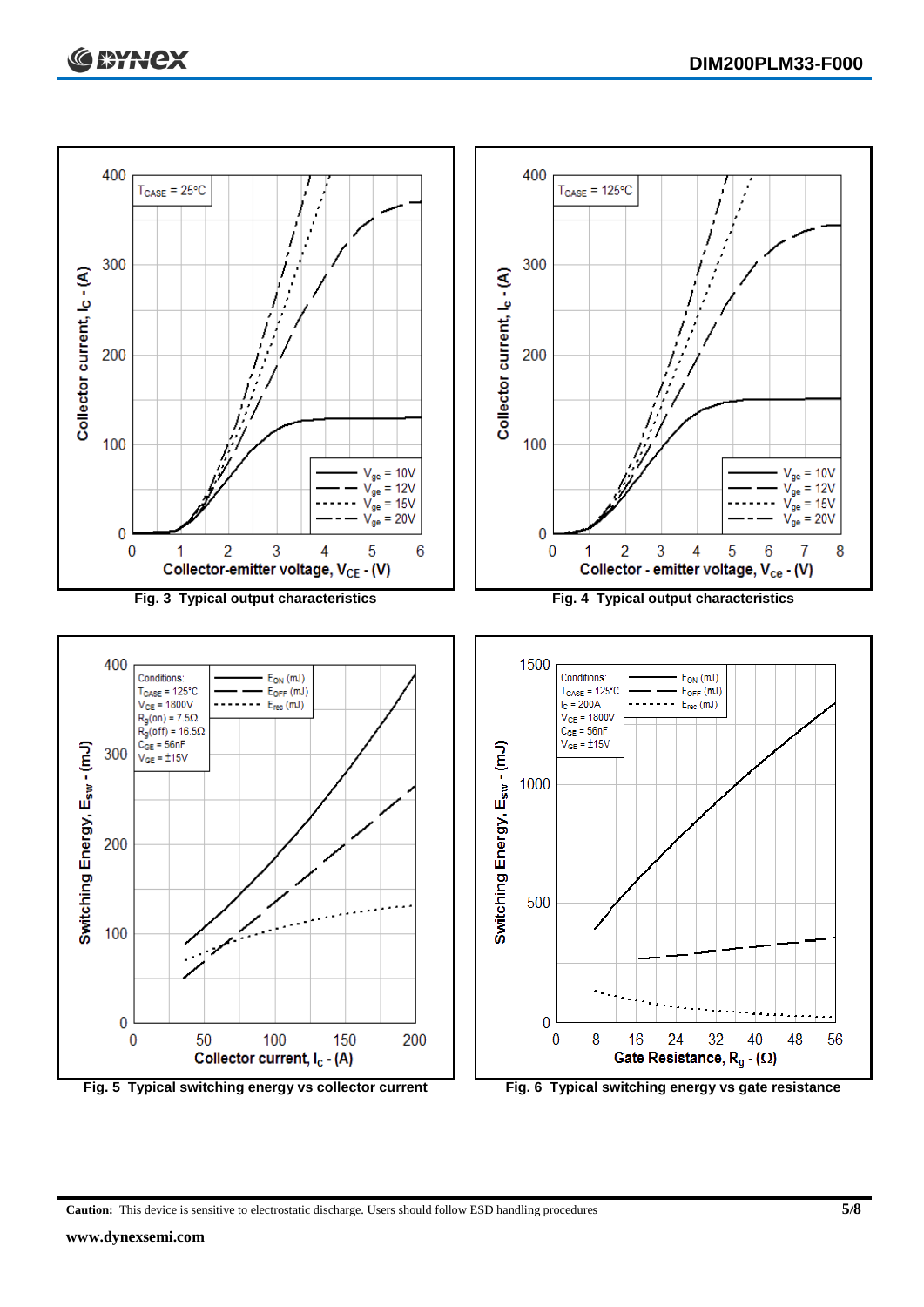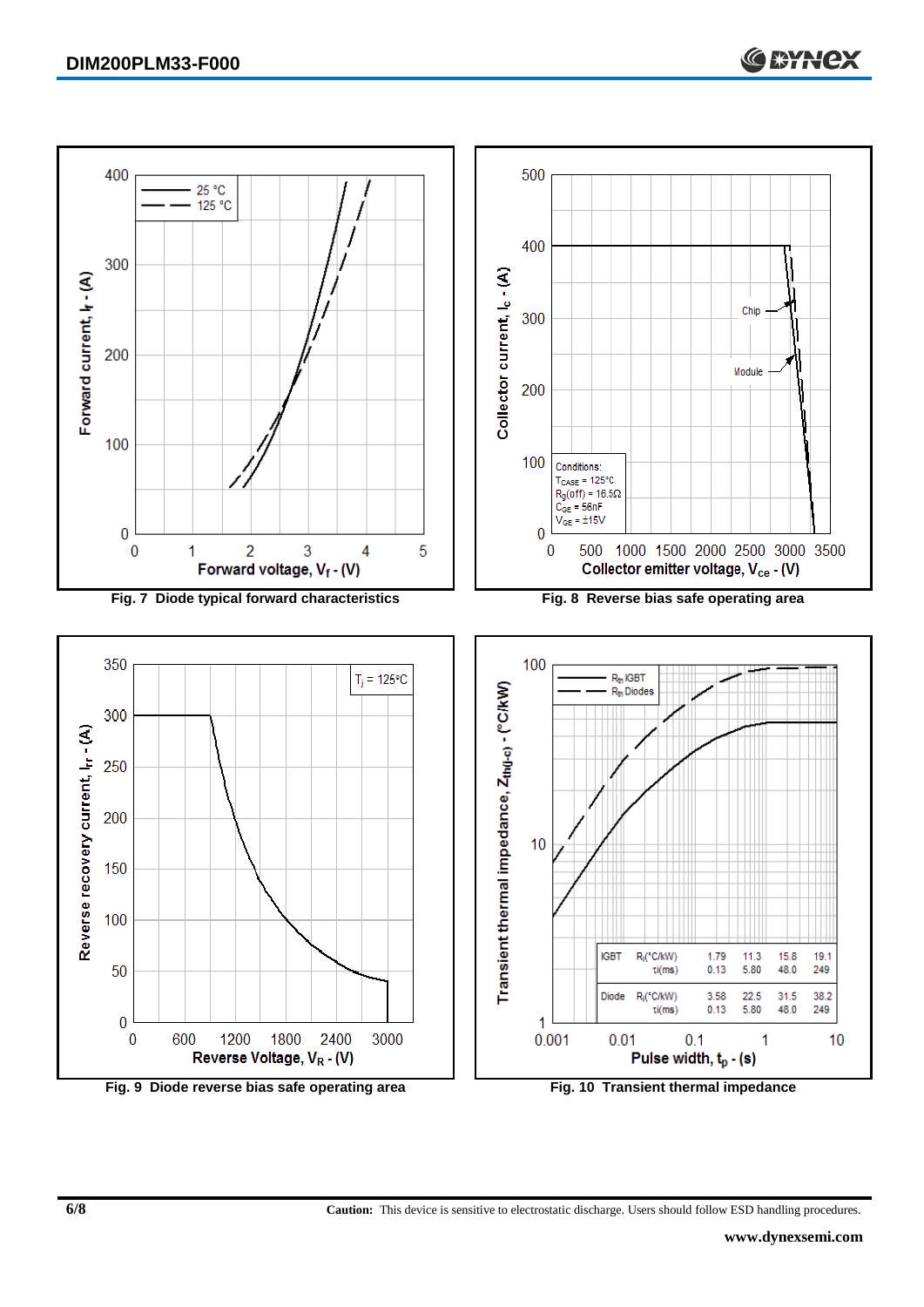

# **PACKAGE DETAILS**

For further package information, please visit our website or contact Customer Services. All dimensions in mm, unless stated otherwise. **DO NOT SCALE.**



**Caution:** This device is sensitive to electrostatic discharge. Users should follow ESD handling procedures **7/8**